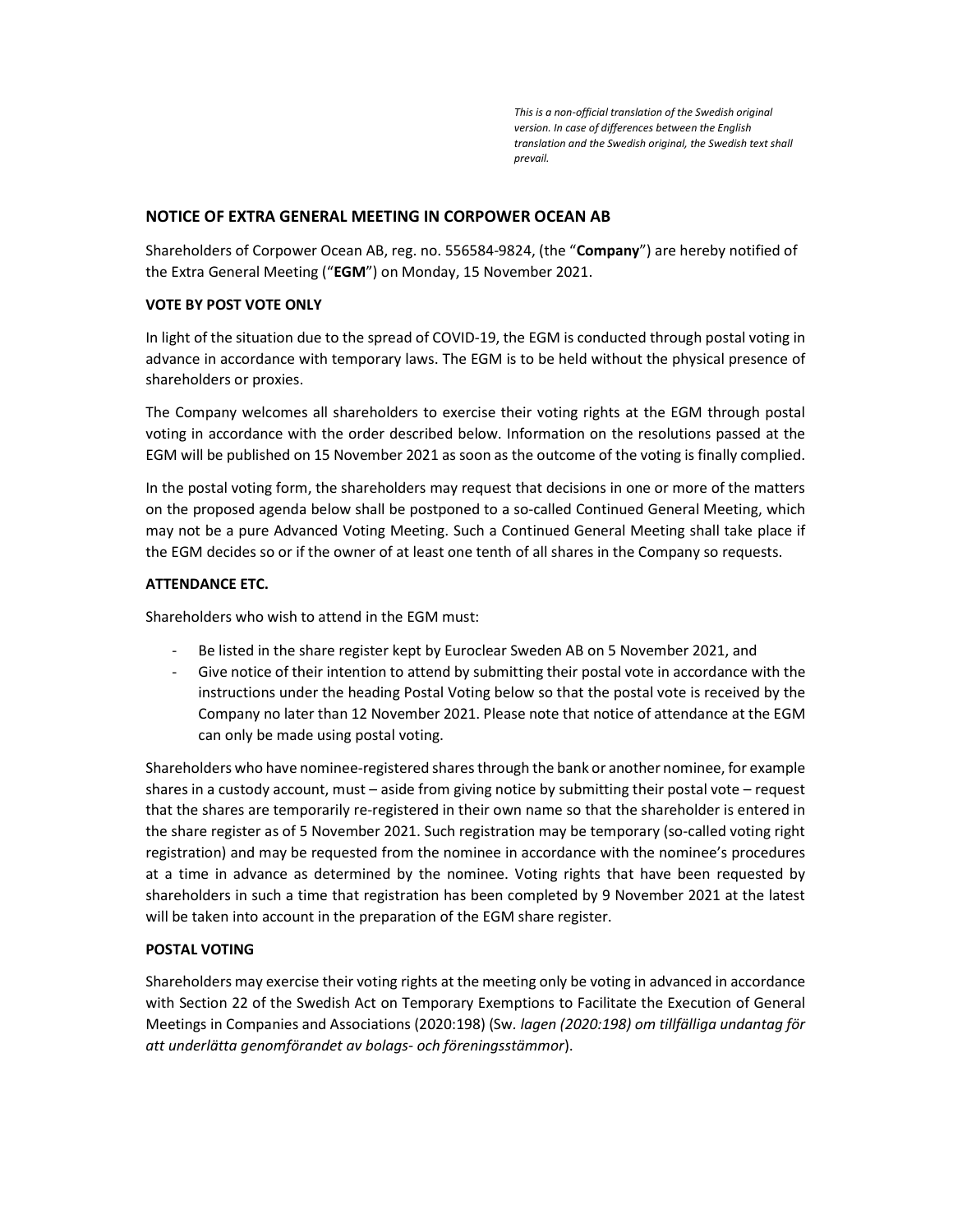For postal voting, a special form must be used. The form will be available at the Company as well as on the Company's website www.corpowerocean.com. The postal voting also functions as notice of attendance to the meeting.

The completed form must be received by the Company on 12 November 2021 the latest. The completed form may be sent to Corpower Ocean AB, "Extra General Meeting", Västberga Allé 60, 126 30, Hägersten. The completed form may also be submitted electronically and shall then be sent to finance@corpowerocean.com. If the shareholder votes by proxy, a written and signed power of attorney must be attached to the form. The validity of the power of attorney may be stated for a maximum of five years from the date of issue. If the shareholder is a legal entity, a registration certificate or other authorization must be attached to the form.

The shareholder may not provide the postal vote with special instructions or conditions. If this happens, the vote (i.e., the postal vote in its entirety) is invalid. Further instructions and conditions are to be found in the postal voting form.

Proxy forms will be available on the Company's website www.corpowerocean.com, and will be sent free of change to those shareholders who request it and who provide their postal address.

#### PROPOSED AGENDA EXTRA GENERAL MEETING

- 1. Opening of the Meeting and election of chairman
- 2. Election of secretary at the meeting
- 3. Preparation and approval of voting list
- 4. Approval of the agenda
- 5. Election of one or two adjusters
- 6. Determination weather the Meeting was duly convened
- 7. Documents pursuant to the Swedish Companies Act
- 8. Resolution to issue warrants
- 9. Closing of the EXTRA general meeting

## Section 1 – Election of chairman of the meeting

The Board of Directors suggests Andreas Gunnarsson to be elected as chairman or, in the event of his absence, the person appointed by the Board of Directors.

## Section 2 – Election of secretary at the meeting

The Board of Directors suggests Markus Hökfelt to be elected as secretary or, in the event of his absence, the person appointed by the Board of Directors.

## Section 3 – Preparation and approval of voting list

The voting list that is proposed to be approved is the voting list prepared by the Company based on the EGM share register and received postal votes and checked by the adjusters.

## Section 5 – Election of one or two adjusters

Christina Lundbäck is proposed to adjust the EGM minutes, or in the event of her absence the person appointed by the Board of Directors.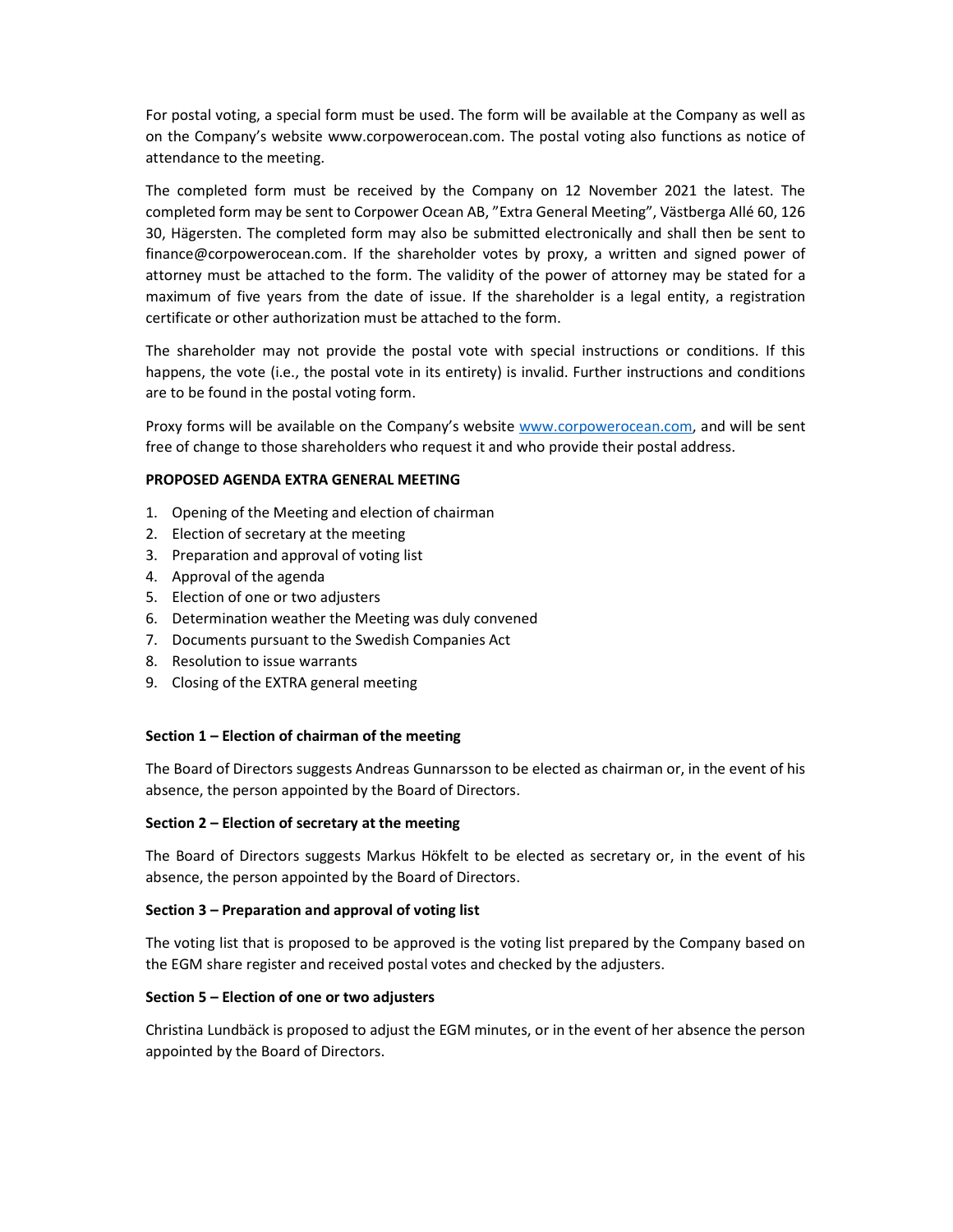#### Section 8 – Resolution to issue warrants

The Board of Directors proposes that the EGM resolve to carry out a private placement in respect of warrants governed by the following terms and conditions.

- (a) The private placement shall be in respect of not more than 2,700,000 warrants.
- (b) The shareholders' pre-emption rights shall not apply. The right to subscribe for the warrants shall vest in employers in accordance with the following list.

| <b>Number of warrants</b> | <b>Profession/Department</b>                          |
|---------------------------|-------------------------------------------------------|
| 100 000                   | Electrical installation manager                       |
| 150 000                   | <b>Mechanical Technician SE</b>                       |
| 150 000                   | Eletrical Design Engineer                             |
| 150 000                   | Software Engineer                                     |
| 150 000                   | Mechanical Design Engineer                            |
| 150 000                   | <b>Technical Project Manager</b>                      |
| 150 000                   | Mechanical Design Engineer                            |
| 150 000                   | Project Manager                                       |
| 150 000                   | Modelling and Data analysis engineer Oslo             |
| 150 000                   | Medium voltage electrical engineer                    |
| 150 000                   | Marine operations engineer                            |
| 150 000                   | <b>Composite Manufacturing Quality Assurance</b>      |
| 150 000                   | <b>Composite Manufacturing Engineering Technician</b> |
| 150 000                   | Office administrator                                  |
| 150 000                   | <b>Mechanical Technician PT</b>                       |
| 500 000                   | Head of business Development                          |
|                           |                                                       |

- (c) Subscription of the warrants shall take place 30 December 2021 at the latest.
- (d) A subscription price of SEK 0.09 shall be paid for each warrant.
- (e) Payment of the warrants shall take place 31 December 2021 at the latest to bank account appointed by the Company.
- (f) The subscriber must enter agreement regarding provisions on post-transfer purchase rights (hembudsavtal) to be allotted warrants.
- (g) The share capital could increase with not more than SEK 9,450 if the private placement is fully taken up.
- (h) The warrants can be used in accordance with the terms and conditions appendix. In the appendix it is stipulated i.a. that (i) the subscription price for new shares exercised through the warrants is SEK 7.5 (7 kronor, 50 öre) per share, (ii) The warrants may be exercised to subscribe for new shares during the period commencing 30 December 2022 up to and including 30 December 2026, and (iii) The new shares carry the right to a dividend for the first